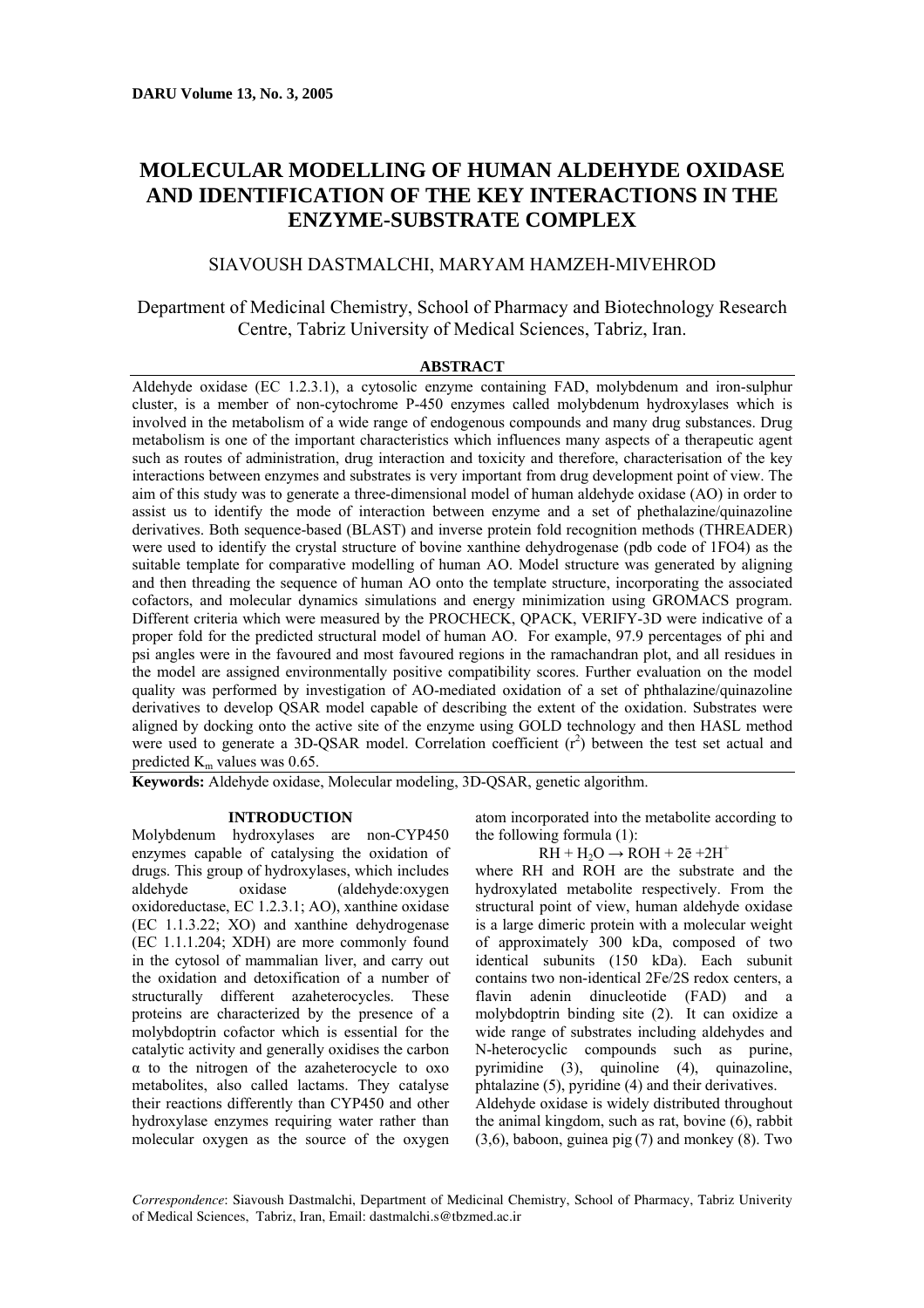isoenzymes of aldehyde oxidase have been identified in potato tubers. Aldehyde oxidase is also found to be prevalent amongst molluscs, crustaceans and insects (6).

Aldehyde oxidase is found in the liver, kidney, lung, spleen, stomach, muscle and heart. Of all the mammalian tissues, the liver contains the highest level of aldehyde oxidase and other organs such as the lung, kidney and small intestine containing less than 50% of hepatic enzyme activity (6).

As to the significance of aldehyde oxidase in pathological conditions, the protein is involved in the mechanism of ethanol generated hepatotoxicity and may be of importance in the generation of some of the symptoms observed in the rare heredity disease known as "combined deficiency of molybdenum proteins". More recently, genetic evidence has implicated aldehyde oxidase in the genesis of the familial recessive form of amyotrophic lateral sclerosis (ALS), a rare and severe motor neuron disease characterized by progressive muscular paralysis leading to death. In this type of hereditary pathological state, the candidate gene maps on chromosome 2q33-q35, a very short distance from a genetic marker cosegregating with the disease.

Molybdenum is the only second-row transition metal that is required by most living organisms (9). Because of its unique chemical versatility and unusually high bioavailability, which is useful to biological system, this metal has been incorporated into the active site of enzymes over the course of evolution (9).

Aldehyde oxidase is known to metabolise endogenous compounds like retinaldehyde (2,10), pyridoxal (Vit $B_6$ ) (6), N-methyl nicotinamide (6,8), dihydroxymandelaldehyde (2), endogeous purines (6) and benzaldehyde (8).

In addition to the endogenic role for AO, this enzyme plays an important role in the biotransformation of xenobiotics such as famciclovir (11), methotrexate (12,13), azathioprine (5), quinine (5,14), quinidine (5), carbazeran (5,6), allopurinol (5,15), zaleplon (16,17), brimonidine (18), *o*-benzylguanine (6,19,20) , zonisamide (1,8), MPTP(1-methyl-4 phenyl-1,2,3,6-tetrahydropyridine) (21), 5-fluoro-2-pyrimidine (a prodrug) (22) deoxyguanine (23), s-nicotine (24,25), ziprasidone (26,27), sulindac, imipiramin N-oxide (8), thioguanine (1), N-(2- (dimethylamino) ethyl] acridine – 4 - carboxamide (DACA) (1,14) and other compounds.

The important inhibitors of aldehyde oxidase which can influence the metabolism of drugs, are cimetidine (17) , raloxifene (28) , menadione (1,11) , methadone (29), SKF-252A (30), hydralazine (31), isovanillin (11), β-stradiol (32), disulfiram, chloralhydrate, glyceraldehydes (33),

potassium cyanide (1), promethazine, chlorpromazine, amobarbital, dihydroxy progestron, quinacrine, diphenylhydramine, dicumarol and etc (34). It would be useful to know the mechanism by which aldehyde oxidase carries out its function in atomic level. Therefore, an understanding of the manner of the interactions of aldehyde oxidase with its substrates would be useful in designing of efficient substrates or potent inhibitors for this enzyme which can influence enzyme activity. The function of a protein is generally determined by its three dimensional structure. However, there is no report on the 3D-strucure of human aldehyde oxidase empirically. In the present study, comparative protein structure modelling and 3D-QSAR methods were used to determine 3Dstructure of this enzyme and to analyse the interactions between the enzyme and its substrates. The biochemical function of a protein is defined by its interactions with other molecules and the biological function is a consequence of these interactions. Functional characterisation of a protein sequence is one of the most frequent problems in biology. This task is usually facilitated by accurate three-dimensional (3D) structure of under study protein. In the absence of an experimentally determined structure, comparative or homology modelling can sometimes provide a useful 3D model for a protein of the unknown structure (the target), which can be built based on one or more related proteins of known structures (the templates).

# **MATERIALS AND METHODS**

All structure coordinates for the proteins which were used in this study were retrieved from the Protein Data Bank at the Research Collaboratory for Structural Bioinformatics (35) (http://www.RCSB.org). The BLAST (version 2.2.9) search engine, which is publicly available at National Centre for Biotechnology Information (NCBI) (http://www.ncbi.nlm.nih.gov/BLAST/) was used to find the homologous proteins with known structures to be used as the template in comparative modelling of AO (36). For the alignment between sequences of AO and few homologous proteins, CLUSTALW was used from its web site at http://www2.ebi.ac.uk/ CLUSTALW (37). Among them bovine xanthine dehydrogenase (pdb code of 1FO4) has known structure and is used as the template for model building (38). There was 49.8% identity between sequences of AO and bovine xanthine dehydrogenase (XDH).

THREADER program (version 3.4) was used as the inverse-folding method of fold recognition (39). Calculations were performed on a silicon graphics O2 workstation (IRIX 5.6 system). The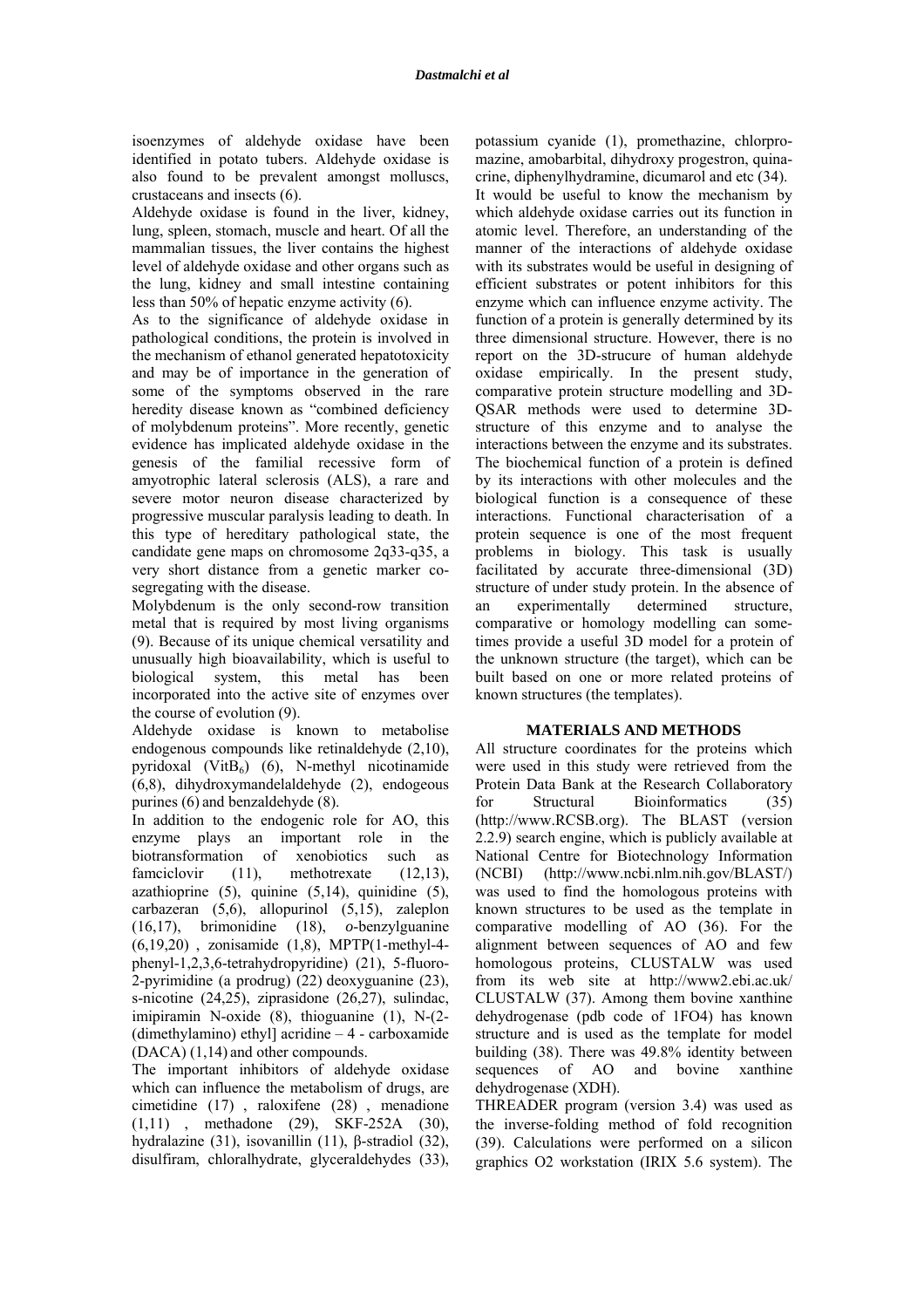results were evaluated based on the z-score which is calculated to accommodate the sum of pairwise pseudo-energy potentials as well as residue solvation. A THREADER database file for XDH structure was prepared and added to the THREADER fold library  $(\sim$ tdb).

The Swiss pdb Viewer program for windows (Deepview version 3.7) was downloaded from ExPASY proteomics server of the Swiss Institute of Bioinformatics (http://www.expasy.ch/spdbv/) and used as a viewing program as well as performing the modelling job. Deepview was used to thread the sequence of AO onto the structure of template (XDH) based on the alignment proposed by CLUSTAL W and to submit the modelling job to the SWISS-MODEL server:

(http://www.expasy.org/swissmod/

SWISSMODEL.HTML) (40). The initial rough model from SWISS-MODEL was superimposed with the template structure to add cofactors to the model (Fe/S, FAD, MO-Pt). Side chain conformations were further adjusted to eliminate steric clashes and unfavoured geometries.

Modelled protein structure was energy minimised using GROMACS program (version 3.1.1) while positioned in a box of water molecules  $(123.5\times123.5\times123.5 \text{ Å}^3)$  under conjugate gradient and periodic boundary conditions (41,42). The structure file for the ensemble consists of protein main chain, cofactors and the substrate in the appropriate format recognisable to GROMACS program was prepared using pdb2gmx command of GROMACS package and PRODRG server at http://davapc1.bioch.dundee.ac.uk/programs/

prodrg/prodrg.html (43). Gaussian molecular orbital program implemented in the HyperChem package was used to calculate the charges for the atoms of the cofactor and substrate molecules. The calculated charges were used to edit the topology files generated by the PRODRG server.

Molecular dynamics simulation was carried out after 25 ps of water equilibration where the nonwater components were fixed. During the simulation for every 1.000 ps the actual frame was stored.

The energy minimized average structure calculated from the equilibrated trajectory system was evaluated for quality of protein geometry and structure folding reliability. Subsequently, the dynamic behaviour and structural changes of the protein was analysed by calculation of a commonly used parameter indicating the structure movement is the root mean square deviation (RMSD).

The quality of protein geometry was checked employing PROCHECK (version 3.5.4) (44,45). The output of PROCHECK is a series of files wich evaluates different aspects of the model's quality. One of the most important outputs (evaluations) is the Ramachandran plot, which allows pointing out those residues with anomalous combinations of φ and  $\psi$  angles. Other model evaluation methods are Verify-3D (46,47), used from its web server (http://www.doe-mbi.ucla.edu/Verify3d.html) and QPACK program (version 1.1) (48).

3D structures of the substrates (tables 1 and 2) were generated using the Hyperchem (version 5.0) model built option. The initial structures were first minimised using molecular mechanics MM+ force field (49). Then, those structures were fully optimised based on the semiemperical MNDO method, available in Hyperchem (50). The output structures (\*.hin) were converted to SYBYL Cartesian coordinate files (\*.mol2) using BABEL program (version 1.6) in order to be used as an acceptable format in GOLD (version 2.0) and AutoDock (version 3.0.5) programs with the aim of docking (51,52). The coordinate of molybdenum (Mo) atom was used as the centre of the active site of the enzyme. Flexible docking of all compounds under the investigation was carried out using GOLD program running on Windows XP. Docking was performed by applying a distance constraint of 2.5-3.5Å between atom from substrate known to be involved in the oxidation (atom which will be oxidised) and Mo atom from the protein. Early termination was allowed if the top three solutions were within 1.5 Å RMSD. GoldScore was selected for scoring function, and the population size, number of operations and number of islands were set to 100, 100,000 and 5 respectively. GOLD parameter file was edited to include parameters such as atom type, van der Waals radius, ionisation potential and polarizability for Mo atom. The alignments were achieved among the compounds based on the docking performed by GOLD were used for 3D-QSAR studies as outlined below. AutoDock was used on an O2 sgi workstation according to the User's Guide documentation of the program (52).

The HASL method (version 3.30) was used for the purpose of generating 3D-QSAR model using the ligands aligned according to the docking procedure outlined above (53-55). The substrates were randomly divided into the training and test groups consist of 22 and 7 compounds, respectively. The training and test set which were chosen in this study are indicated in tables 1 and 2. Training set of substrates were used to generate a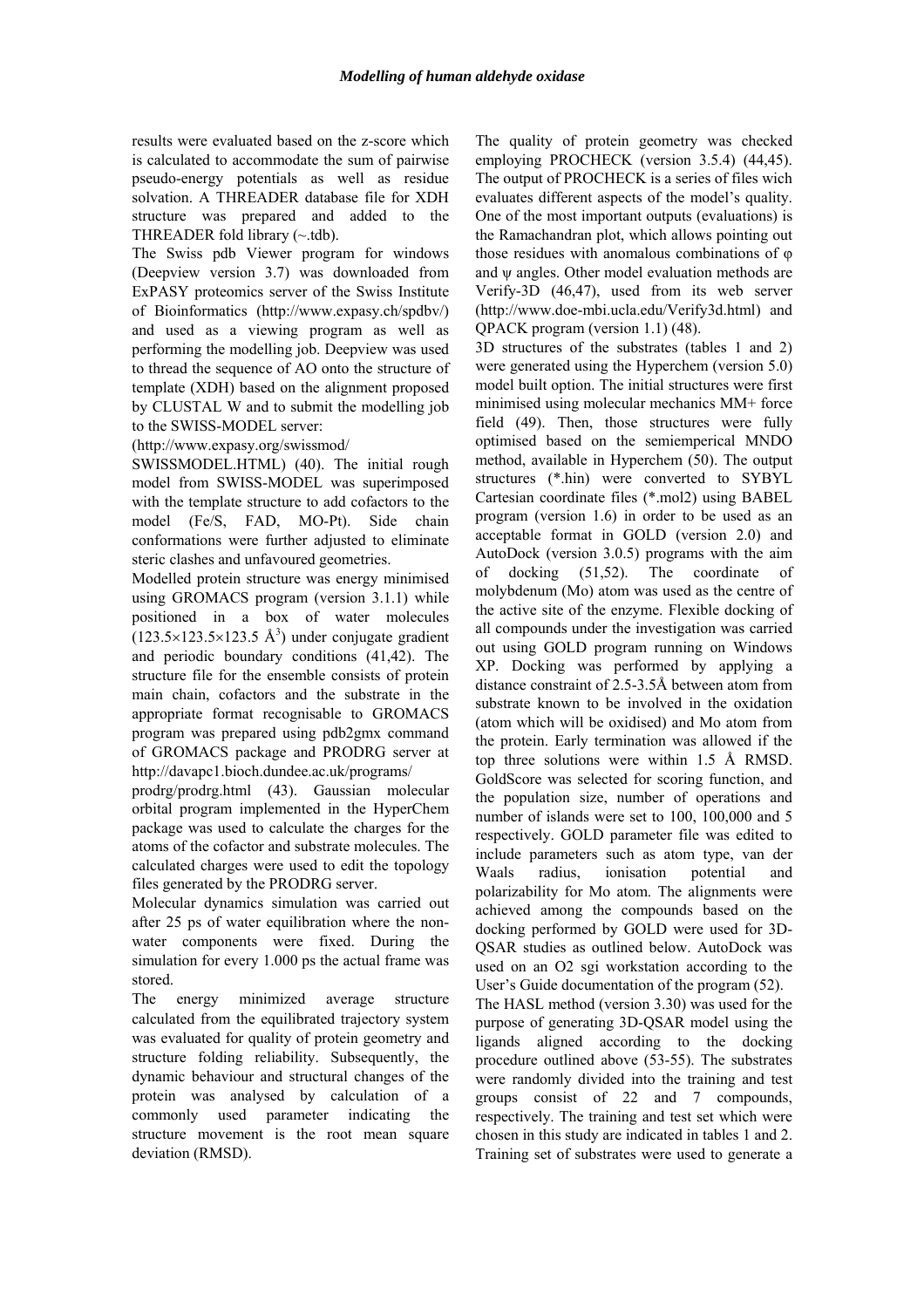3D-QSAR model in order to predict the biological activity ( $log k_m$ ) of the test set at resolution values of 2, 3 and 4 Å.

### **RESULTS**

### *Three-dimensional model of human aldehyde oxidase*

Human aldehyde oxidase (AO) structure was modelled using the crystal structure of bovine xanthine dehydrogenase (XDH) as the template for comparative modelling. The initial model was built via replacement of the sequence of AO with that of the structure of XDH guided by the multiple alignment generated using the sequences of AO, XDH and few homologous proteins, namely aldehyde oxidase from bovine, rabbit and rat as well as the sequence of chicken XDH as shown in Table 1. Total of six loops were built during the process of generating the initial model at Swiss-Model sever. The size of the loops ranged from 4 to 8 residues including the anchoring residues except for that of the region between  $LYS^{166}$  and  $SER^{198}$ , which consists of two helical segments. This initial model which is free from cofactors and substrate molecules was energy minimised using GROMOS 43B1 force field at the server. To the model which was obtained from Swiss-Model server was added the cofactor molecules, MOS, FAD, Fe/S and MTE in the positions assumed from their corresponding locations in the crystal structure of XDH. The model was inserted into a box of SPC water molecules (56) and energy minimised prior to molecular dynamics simulation (Figure 1). Plot of the potential energy against time (Figure 2. panel A) for the ensemble of model structure in water during unconstrained molecular dynamics simulation shows that the energetically stable model was obtained in about 20 ps. In the same time, the RMSD differences for the  $C^{\alpha}$  atoms of model plus heavy atoms of MTE (phosphonic acid mono-(2-amino-5,6-dimercapto-4-oxo-

3,7,8A,9,10,10A-hexahydro-4H-8-oxa-1,3,9,10-

tetraaza antracen-7-yl methyl) ester), MOS, and substrate (P7 in Table 2) molecules reaches a plateau (Figure 2 panel B) indicating the stability of the model. The conformational changes of the model structure of AO during the MD simulation were also evaluated by analysing the RMSD values between pairs of structures sampled at different elapsed times. The results given in Table 4 shows that the RMSD values range between 1.17 to 1.82 Å. Results in Table 5 shows that the content of secondary structure elements of the model which was calculated on the basis of the DSSP algorithm (57) remains constant during the MD simulation.



Figure 1. Tube representation of the model of human aldehyde oxidase (shown in gray) superimposed with the template structure of bovine xanthine dehydrogenase (pdb code of 1FO4, shown in black). For clarity, only the parts of the model and the structure corresponding to the residues indicated in the alignment presented in Table 1 are shown. The RMSD value for the shown superimposition is 1.29 Å.

### *Quality assessment of the model*

The quality of the model was evaluated using following means. Ramachandran plot shows that more than 97.9% of the  $\varphi/\psi$  angles of the residues are located in the favoured and most favoured regions (Figure 3). According to PROCHECK the optimised model shows relatively good protein geometry, and most of the quality parameters being better than average or in the range of tolerance (thresholds). Although no clashes between residues of the model have been identified by DeepView, there were total of 41 marginally bad contacts between atoms of the minimised model listed by PROCHECK. The distances between the contacting atoms ranged from 2.3 to 2.6 Å and all of them were removed upon MD simulation.

The reliability of protein folding appears to be good because the secondary structures are stable during molecular dynamics simulation (Table 4) and the RMSD deviation between the starting model and the model after 60 ps free MD simulation is 1.67Å which is less than the resolution  $(2.1 \text{ Å})$  at which the template structure has been solved by X-ray crystallography.

The third domain of AO (Mo-Pt domain) was uploaded to Verify-3D server (46,47) to analyse the compatibility of the residues with their environment in the model. The result obtained is shown in figure 4. As it can be seen from the figure there is no residue with the negative compatibility score, which indicates the proper fold for the model. The result from Verify-3D is in agreement with the result obtained from THREADER (39), another inverse protein folding method. The z-score calculated by THREADER for threading the sequence of AO onto the structure of XDH was 5.69 which is well above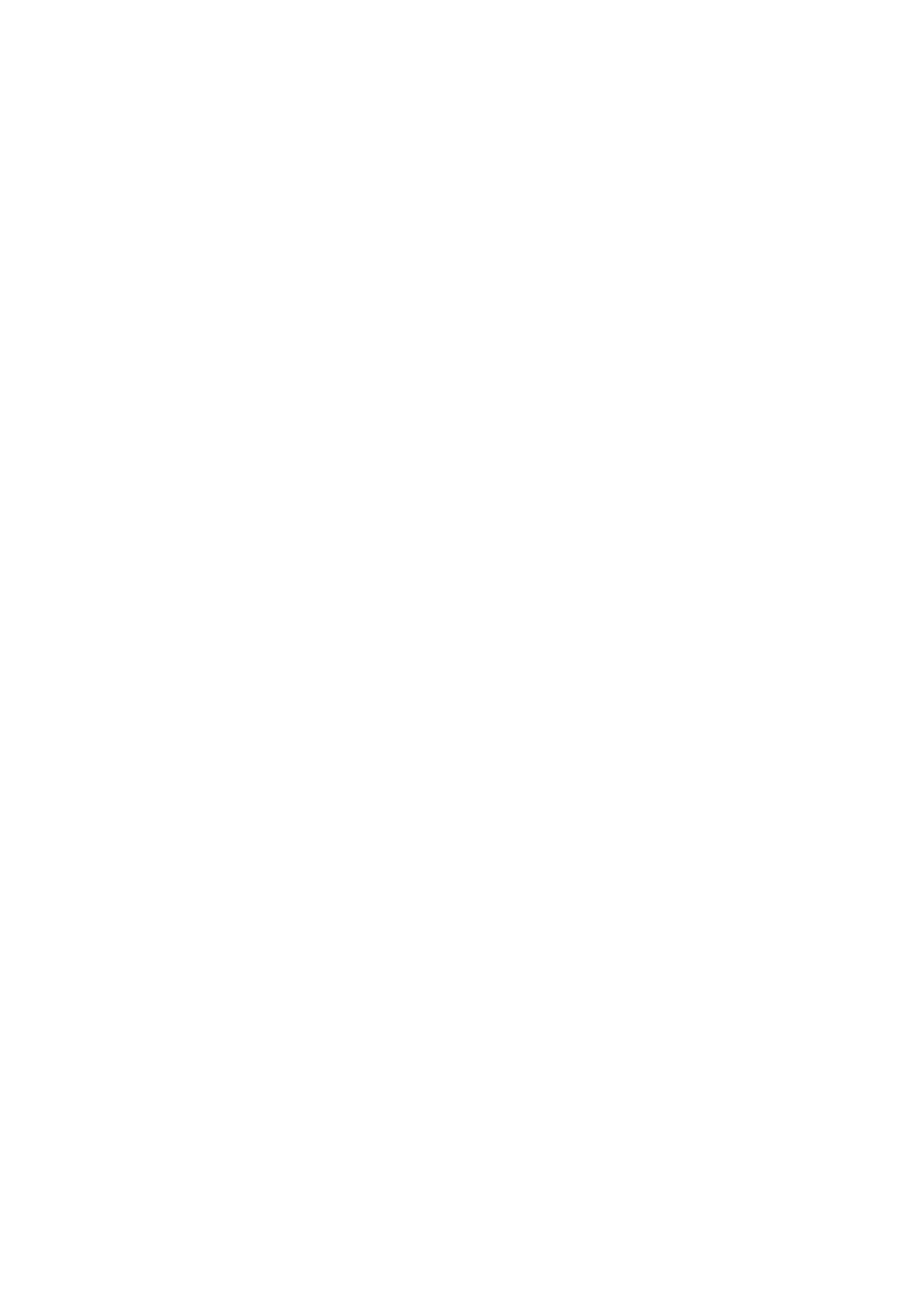Table 1. Part of the sequence alignment used for building homology model of human aldehyde oxidase (target sequence) based on the structure of bovine xanthine dehydrogenase (template structure). Because of the space limitation the sequences for the other homologous proteins used in the multiple alignment were not shown.

| Sequence                             | Residue<br>Sequence alignment                                                                                                                                                               |              |
|--------------------------------------|---------------------------------------------------------------------------------------------------------------------------------------------------------------------------------------------|--------------|
| name                                 |                                                                                                                                                                                             | number       |
| ADO HUMAN<br>XDH BOVIN               | AAVTAFAANKHGRAVRCVLERGEDMLITGGRHPYLGKYKAGFMNDGRILALDMEHYSNAG<br>SVAVALAAYKTGHPVRCMLDRNEDMLITGGRHPFLARYKVGFMKTGTIVALEVDHYSNAG                                                                | 877<br>867   |
| SS Element                           | HTHHHHHHHHHSS EEEE HHHHHHHS B EEEEEEEEEE TTS B EEEEEEEEE B                                                                                                                                  |              |
| ADO HUMAN<br>XDH BOVIN               | ASLDESLFVIEMGLLKMDNAYKFPNLRCRGWACRTNLPSNTAFRGFGFPOAVLITESCIT<br>NSRDLSHSIMERALFHMDNCYKIPNIRGTGRLCKTNLSSNTAFRGFGGPOALFIAENWMS<br>* * *                                                       | 937<br>927   |
| SS Element                           | SS TTHHHHHHHHHHTTTTTB SEEEEEEEEEE SS TTTTHHHHHHHHHHHHH                                                                                                                                      |              |
| ADO HUMAN<br>XDH BOVIN               | EVAAKCGLSPEKVRIINMYKEIDQTPYKQEINAKNLIQCWRECMAMSSYSLRKVAVEKFN<br>EVAVTCGLPAEEVRWKNMYKEGDLTHFNORLEGFSVPRCWDECLKSSOYYARKSEVDKFN<br>*** *** *:** ***** * * ::* ::** **: * * **<br>$* : * * * *$ | 997<br>987   |
| SS Element                           |                                                                                                                                                                                             |              |
| ADO_HUMAN<br>XDH BOVIN               | AENYWKKKGLAMVPLKFPVGLASRAAGQAAALVHIYLDGSVLVTHGGIEMGQGVHTKMIQ<br>KENCWKKRGLCIIPTKFGISFTVPFLNOAGALIHVYTDGSVLVSHGGTEMGOGLHTKMVO<br>** ***:** .::* ** : .::** **:*:* *******:*** ******:*****:* | 1057<br>1047 |
| SS Element                           | HH SSEEEEEEEEEEEEEES SSGGG EEEEEEEE TTS EEEEES SSS HHHHHHH                                                                                                                                  |              |
| ADO HUMAN<br>XDH BOVIN<br>SS Element | VVSRELRMPMSNVHLRGTSTETVPNANISGGSVVADLNGLAVKDACQTLLKRLEPIISKN<br>VASKALKIPISKIYISETSTNTVPNSSPTAASVSTDIYGOAVYEACOTILKRLEPFKKKN<br>* *: *: *::*:*:::: ***:****: ** . * * . ** . ****:***** **  | 1117<br>1107 |
|                                      |                                                                                                                                                                                             |              |
| ADO_HUMAN<br>XDH BOVIN               | PKGTWKDWAQTAFDESINLSAVGYFRGYESDMNWEKGEGQPFEYFVYGAACSEVEIDCLT<br>PDGSWEDWVMAAYODRVSLSTTGFYRTPNLGYSFETNSGNAFHYFTYGVACSEVEIDCLT                                                                | 1177<br>1167 |
| SS Element                           | TT HHHHHHHHHTT EEEEEEE SS BTTTTBS S SEEEEEEEEEEEEETTT                                                                                                                                       |              |
| ADO_HUMAN<br>XDH BOVIN               | GDHKNIRTDIVMDVGCSINPAIDIGQIEGAFIQGMGLYTIEELNYSPQGILHTRGPD<br>GDHKNLRTDIVMDVGSSLNPAIDIGOVEGAFVOGLGLFTLEELHYSPEGSLHTRGPS                                                                      | 1234<br>1224 |
| SS Element<br>$200 \times 10^{-1}$   | EEE EEEEEEE BS S TTHHHHTHHHHHHHHHHHHT B TTS B<br><b>STT</b>                                                                                                                                 |              |

<sup>a</sup>SS indicates the secondary structure elements quoted in the protein structure database for the crystal structure of template (XDH) and the followings are the definitions of different SS elements: H=helix; B=residue in isolated beta bridge; E=extended beta strand; G=310 helix; T=hydrogen bonded turn; S=bend. ADO\_HUMAN and XDH\_BOVIN are human aldehyde oxidase (SWISS-PROT AN: Q06278) and bovine xanthine dehydrogenase (SWISS-PROT AN: P80457) sequences respectively. "\*",": " and "." represent identical, conserved and semi-conserved substitutions, respectively.



Figure 2.  $C^{\alpha}$  root mean square deviation (RMSD) of the model structure of human aldehyde oxidase (Panel A) and the variation of the potential energy of the model (Panel B) during the molecular simulation.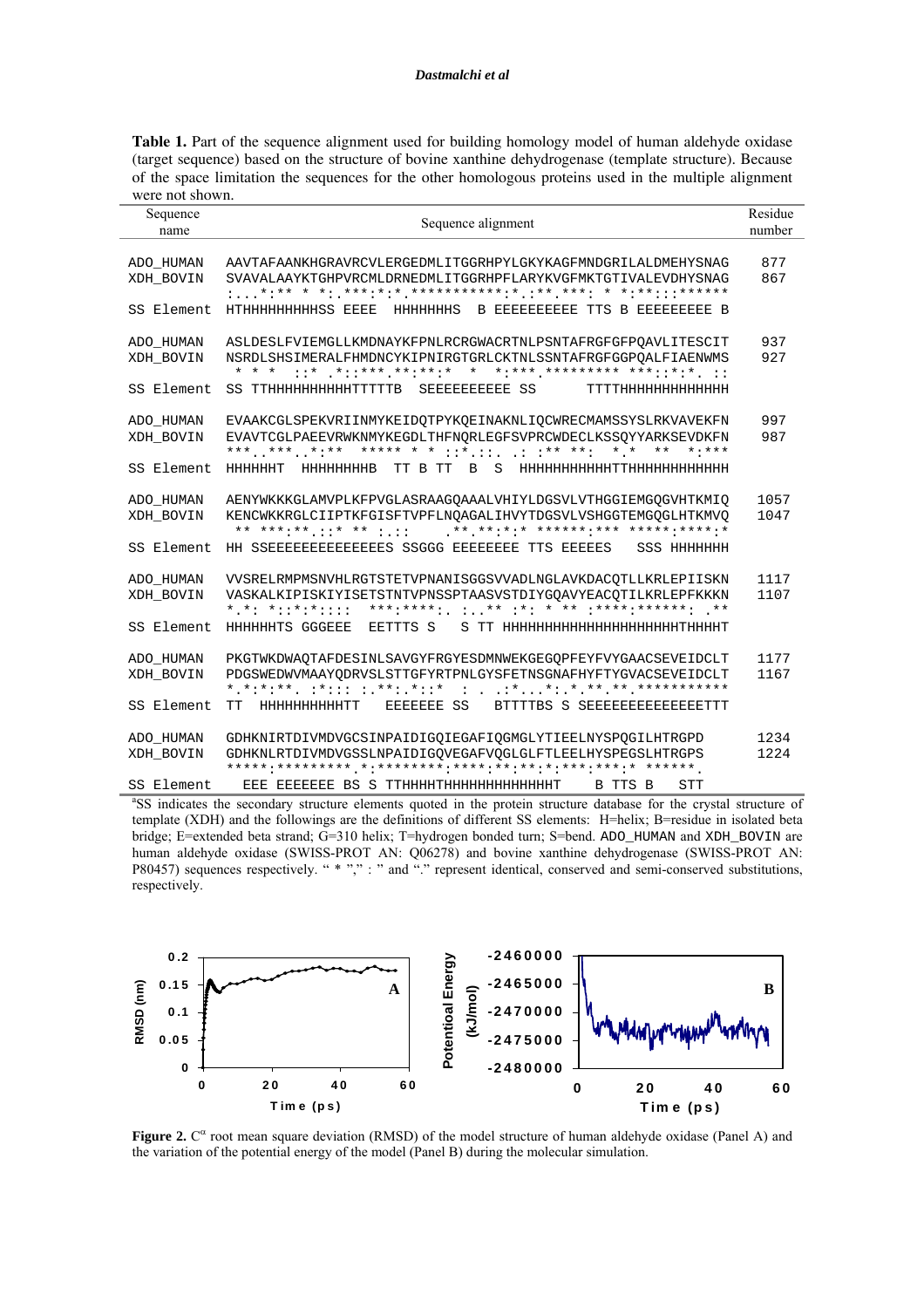**Table 2.** Phthalazine derivatives used in 3D-QSAR model and the corresponding  $K_m(\mu M)$ .



| Phthalazine                 | R1                                             | R <sub>5</sub> | R <sub>6</sub> | R7      | $K_m(\mu M)^c$ |
|-----------------------------|------------------------------------------------|----------------|----------------|---------|----------------|
| No.                         |                                                |                |                |         |                |
| P1 <sup>a</sup>             | $\overline{H}$                                 | $\rm H$        | $\rm H$        | $\rm H$ | 41             |
| P2 <sup>a</sup>             | Cl                                             | H              | H              | H       | 9              |
| P3 <sup>b</sup>             | Cl                                             | H              | $-OCH3$        | $-OCH3$ | $30\,$         |
| P4 <sup>a</sup>             | $-OC2H5$                                       | $\rm H$        | H              | H       | 43             |
| P5 <sup>a</sup>             | $-C_6H_5$                                      | H              | H              | H       | 9              |
| P6 <sup>a</sup>             | $-OC_6H_5$                                     | H              | H              | H       | 150            |
| P7 <sup>b</sup>             | OH                                             | H              | $\,$ H         | H       | 39             |
| P8 <sup>a</sup>             | -HN·                                           | H              | H              | H       | 35             |
| p <sub>9</sub> <sup>a</sup> |                                                |                |                |         |                |
| P10 <sup>a</sup>            | $- HN$                                         | H              | H              | H       | 26             |
|                             | OCONHCHCH <sub>3</sub>                         | $\,$ H         | $-OCH3$        | $-OCH3$ | 52             |
| P11 <sup>a</sup>            |                                                |                |                |         |                |
|                             | OCONHCH <sub>S</sub> H <sub>3</sub>            | $-OCH3$        | $-OCH3$        | $-OCH3$ | 130            |
| P12 <sup>a</sup>            |                                                |                |                |         |                |
| P13 <sup>a</sup>            |                                                | H              | $-OCH3$        | $-OCH3$ | 23             |
|                             |                                                | H              | $-OCH3$        | $-OCH3$ | 220            |
| $P14^b$                     | CH <sub>2</sub>                                |                |                |         |                |
|                             | $C_3H_5$                                       | $\rm H$        | H              | H       | 37             |
|                             | $NHCH_2CH_2N(CH_3)_2$                          |                |                |         |                |
|                             |                                                |                |                |         |                |
| bт.<br>ъ.                   | $cm_{\rightarrow}$<br>$1.1 - 0.$<br>$\sqrt{5}$ |                |                |         |                |

 ${}^{\text{a}}$ Training set,  ${}^{\text{b}}$ Test set,  ${}^{\text{c}}$ Data taken from (5).

the z-value required for making correct fold prediction with a high level of confidence (i.e. 3.5).

The packing of the model was evaluated using the QPACK method and results shows that the residues in the model occupy their ideal volumes with an average sphere size equal to  $99\% \pm 14$  of the ideal size.

In order to evaluate the quality of the model further, we have used it in a 3D-QSAR study. 3D-QSAR studies rely heavily on the goodness of the alignment generated among the molecules which were used in the study. If the method of the alignment is based on the docking of the molecules onto the binding site of the receptor, the reliability of the alignment and the 3D-QSAR models depend on the quality of the docking algorithm as well as the receptor structure and/or model. We have chosen GOLD and AutoDock methods for docking purposes as these methods are among the best known algorithms available for ligand as well as protein flexible docking (58).

3D-QSAR calculations using HASL method were carried out on the compounds, which were aligned using genetic algorithm implemented in GOLD program. HASL model for 3D-QSAR studies were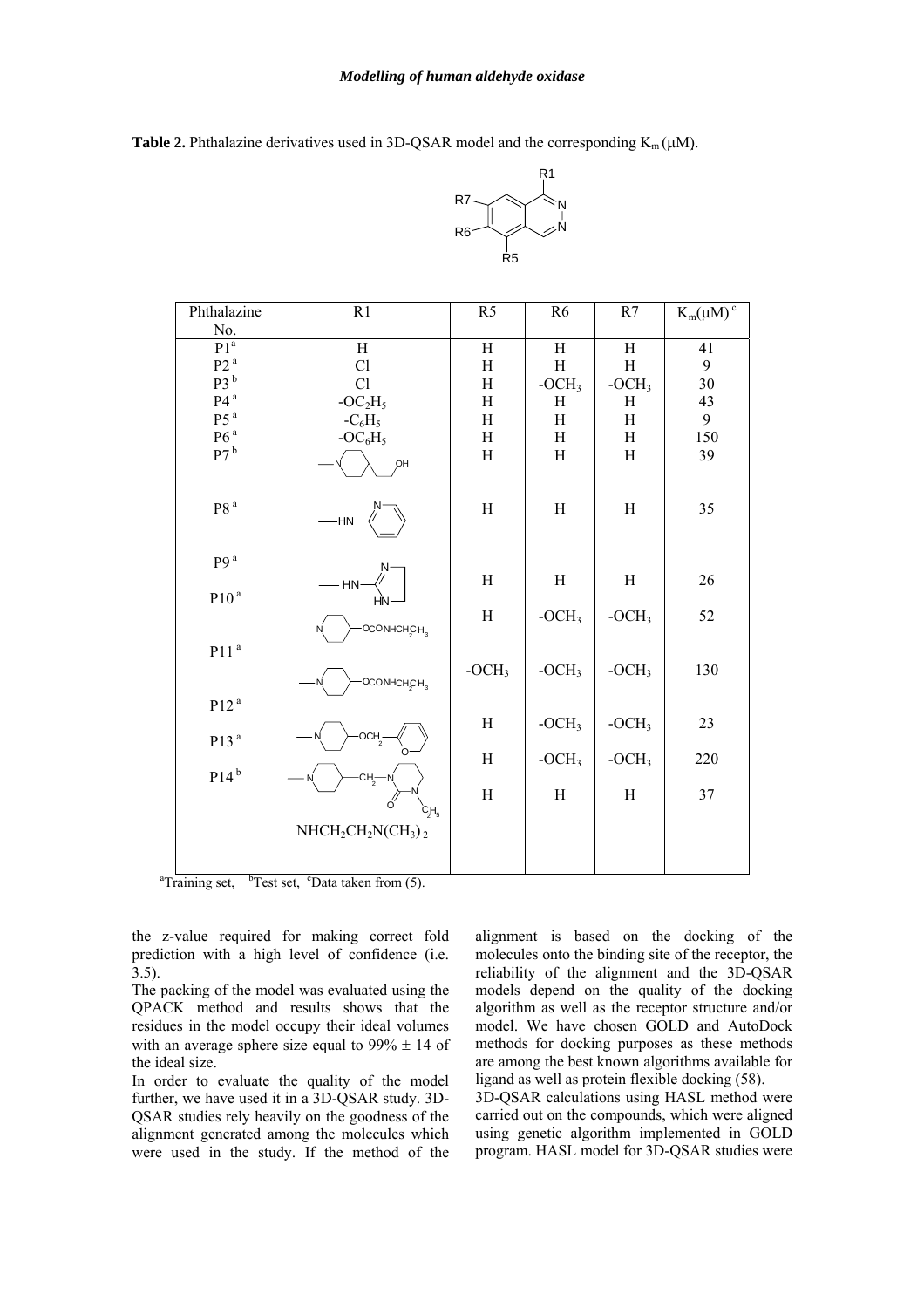achieved by using 22 compounds as a learning set and 7 compounds as a test set, as are indicated in tables 1 and 2. The predictivity of the model was measured as the correlation coefficient  $(r^2)$ between test set actual and predicted  $K<sub>m</sub>$  values. The best  $r^2$  of the prediction of  $K_m$  values for the test set compounds was 0.65 (Figure 5), which was achieved by using the lattice resolution of 3 Å

and rotational increment of 10 degrees. The HASL model which was generated by using all compounds gave a correlation close to unity. The results of the HASL program on the compounds aligned using AutoDock were not as good as those achieved by GOLD alignment and thus no reports are given in this article.

**Table 3.** Quinazoline derivatives used in 3D-QSAR model and the corresponding  $K_m(\mu M)$ 

|                      |                           | K4                                 |                           |                           |                  |
|----------------------|---------------------------|------------------------------------|---------------------------|---------------------------|------------------|
| Quinazoline          | $\overline{R2}$           | R4                                 | R6                        | R7                        | $\overline{K_m}$ |
| No.                  |                           |                                    |                           |                           | $(\mu M)^c$      |
| Q1 <sup>a</sup>      | $\boldsymbol{\mathrm{H}}$ | $\boldsymbol{\mathrm{H}}$          | $\overline{\rm H}$        | $\, {\rm H}$              | 21               |
| $\rm{Q2}$ $^{\rm b}$ | $\rm H$                   | $\rm H$                            | NH <sub>2</sub>           | $\boldsymbol{\mathrm{H}}$ | 41               |
| $Q3^a$               | $\overline{\mathrm{H}}$   | $\rm H$                            | NO <sub>2</sub>           | $\boldsymbol{\mathrm{H}}$ | $77 \,$          |
| $Q4^a$               | $\rm H$                   | $\boldsymbol{\mathrm{H}}$          | $\boldsymbol{\mathrm{H}}$ | NH <sub>2</sub>           | 140              |
| $Q5^b$               | CH <sub>3</sub>           | $\boldsymbol{\mathrm{H}}$          | $\boldsymbol{\mathrm{H}}$ | $\boldsymbol{\mathrm{H}}$ | 15               |
| Q6 <sup>a</sup>      | $-HC$ <sub>-CH</sub>      | $\mathbf H$                        | $\boldsymbol{\mathrm{H}}$ | $\boldsymbol{\mathrm{H}}$ | 15               |
| Q7 <sup>a</sup>      |                           |                                    |                           |                           |                  |
| Q8 <sup>a</sup>      | H <sub>2</sub> C          | $\rm H$                            | $H_{\rm}$                 | $\boldsymbol{\mathrm{H}}$ | 400              |
| $\tilde{Q}9^b$       |                           | $-CH(CH_2OH)_2$                    | $\boldsymbol{\mathrm{H}}$ | $\mathbf H$               | 300              |
|                      | $\mathbf H$               |                                    | $\boldsymbol{\mathrm{H}}$ | $\boldsymbol{\mathrm{H}}$ | $78\,$           |
|                      | $\mathbf H$               |                                    |                           |                           |                  |
|                      |                           |                                    |                           |                           |                  |
| Q10 <sup>a</sup>     |                           |                                    |                           |                           |                  |
|                      | $\rm H$                   |                                    | $\boldsymbol{\mathrm{H}}$ | $\boldsymbol{\mathrm{H}}$ | 35               |
|                      |                           |                                    |                           |                           |                  |
|                      |                           |                                    |                           |                           |                  |
| Q11 <sup>a</sup>     |                           |                                    |                           |                           |                  |
|                      | $\rm H$                   |                                    | $-OCH3$                   | $\boldsymbol{\mathrm{H}}$ | $10\,$           |
|                      |                           |                                    |                           |                           |                  |
|                      |                           |                                    |                           |                           |                  |
|                      |                           |                                    |                           |                           |                  |
| $Q12^{\,a}$          |                           |                                    |                           |                           |                  |
|                      | $\rm H$                   |                                    | $\rm H$                   | $-OCH3$                   | 13               |
|                      |                           |                                    |                           |                           |                  |
| Q13 <sup>a</sup>     |                           |                                    |                           |                           |                  |
|                      | $\rm H$                   |                                    | $-OCH3$                   | $-OCH3$                   | 33               |
|                      |                           |                                    |                           |                           |                  |
| $Q14^a$              |                           |                                    |                           |                           |                  |
|                      | $\rm H$                   | OCONHC <sub>2</sub> H <sub>5</sub> | $\rm H$                   | $\boldsymbol{\mathrm{H}}$ | 43               |
|                      |                           |                                    |                           |                           |                  |
| $Q15^b$              |                           |                                    |                           |                           |                  |
|                      | $\boldsymbol{\mathrm{H}}$ |                                    | $\mathbf H$               | $\mathbf H$               | 17               |
|                      |                           |                                    |                           |                           |                  |
|                      |                           |                                    |                           |                           |                  |



<sup>a</sup>Training set, <sup>b</sup>Test set, <sup>c</sup>Data taken from  $(5)$ .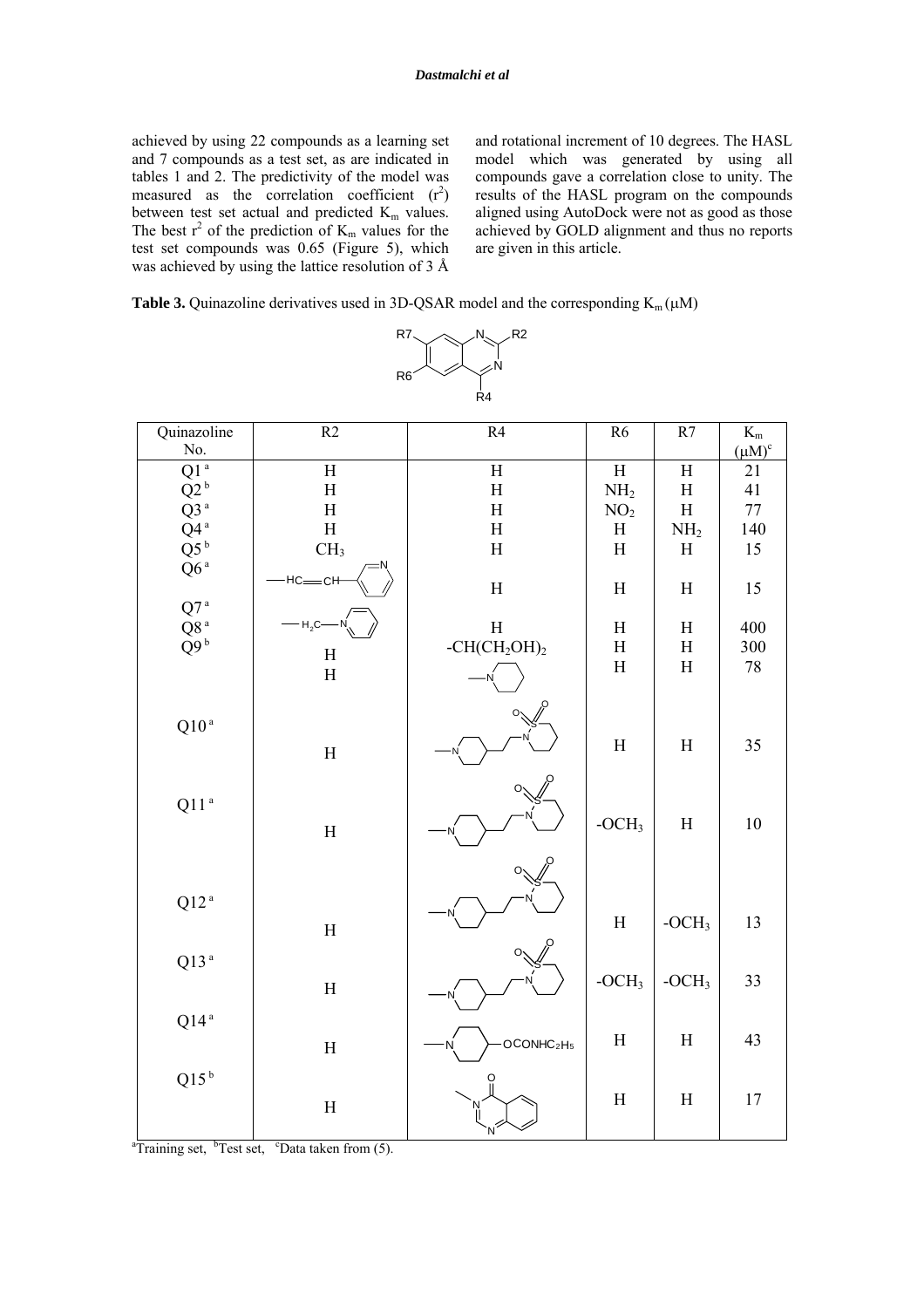The results from docking study using GOLD program indicates specific interactions. These interactions are shown for compound P7 in figure 6. Investigation of the P7-AO complex shown in figure 6 indicates presence of a  $\pi$ - $\pi$  stacking interaction between benzene ring of the phethalazine core structure and phenyl side chain of Phe $923$ . Nitrogen in position 3 of phethalazine is 1.82 Å away from amide proton of  $Ala^{1019}$  in a direction suitable for making a hydrogen bond interaction. Another polar interaction can be identified between  $Glu<sup>882</sup>$  carboxyl group and the terminal hydroxyl group of the hydroxyethyl side chain of the R1 substitution in P7 compound. Residues containingPhe<sup>655</sup>, Phe<sup>885</sup>, Leu<sup>1018</sup> and  $Ala^{1023}$  in active site of enzyme create a hydrophobic environment, which interact with the aliphatic regions of pyridine ring and ethyl moiety.

**Table 4.** RMSD values between pairs of structure of AO during MD simulation at two different elapsed times indicated by Time 1 and Time 2.

| Structure at                | $\overline{\text{RMSD}(\AA)}$ |      |
|-----------------------------|-------------------------------|------|
| Time $1$ (ps)               | Time $2$ (ps)                 |      |
|                             | 58                            | 1.67 |
| $\mathfrak{D}$              | 30                            | 1.82 |
|                             | 30                            | 1.51 |
| 16                          | 30                            | 1.16 |
| $\mathcal{D}_{\mathcal{A}}$ |                               | 1.17 |

**Table 5.** Percentages of the residues in different classes of secondary structure<sup>a</sup> during last 30 ps of MD simulation of the AO model in water

| Secondary<br>structure  | Percentages | $SD^{\overline{b}}$ |
|-------------------------|-------------|---------------------|
| Structured <sup>c</sup> | 62.0        | 0.7                 |
| Coil                    | 22.2        | 0.5                 |
| $\beta$ -sheet          | 19.5        | 0.6                 |
| $\beta$ -bridge         | 2.0         | 0.3                 |
| <b>Bend</b>             | 13.7        | 0.4                 |
| Turn                    | 11.7        | 0.4                 |
| $\alpha$ -helix         | 28.8        | 0.3                 |
| 3-helix                 | 2.2         | 0.3                 |

<sup>a</sup>Secondary structures were assigned using DSSP algorithm  $(57)$ , <sup>b</sup>Standard deviation

Structured means the sum of percentages of the residues in α-helix, β-sheet, β-bridge and Turn secondary structures.

#### **DISCUSSION**

Drug metabolism is one of the important characteristics, which influences many aspects of a therapeutic agent, such as the routes of administration, drug interaction and toxicity.

Therefore, the ability to predict the extent of biotransformation via a particular pathway is very important from drug development point of view. Aldehyde oxidase (AO) is involved in the metabolism of wide range of endogenous compounds such as retinaldehyde, pyridoxal, purine and N-methylnicotinamide. However, more important in drug development is the role of AO in the biotransformation of many drug substances such as famciclovir, methotrexate, zaleplon and zonisamide and there are many other compounds used in the therapeutics (e.g. cimetidine, raloxifene and methadone), which can inhibit AO and this can be the source of drug interaction. Therefore, understanding of the way that AO interacts with its substrates in the atomic level would be useful in the design of efficient substrates or potent inhibitors of this enzyme.



**Figure 3.** Ramachandran plot of human aldehyde oxidase model. The most favoured regions (A, B, L) are shadowed dark grey (86.9%), the favoured regions (a, b, l, p) are marked medium grey (11.0%), additionally allowed regions ( $\sim a$ ,  $\sim b$ ,  $\sim l$ ,  $\sim p$ ) are shadowed in light grey (1.0%). The residue numbers of the non-Gly and non-Pro amino acids located in the disallowed region (1.2%) are 2, 59, 151, 163, 195, 238, 382, 398, 433, 533, 541, 651, 663, 715, 787, 804, 878, 893, 918, 956, 1145, 1198, 1252, 1291, 1323 and 1324.

The aim of this study was to build the structural model of aldehyde oxidase and to develope 3D-QSAR model in order to predict the extent of oxidation of quinazoline and phthalazine classes of compounds by this enzyme. After model construction and structural refinement by molecular dynamics simulation and energy minimization, model evaluation methods indicates that the model structures have good geometry. The distribution of φ/ψ angles (Ramachandran-plot shown in figure 3) is satisfactory with 97.9% of the non-glycine and non-proline residues located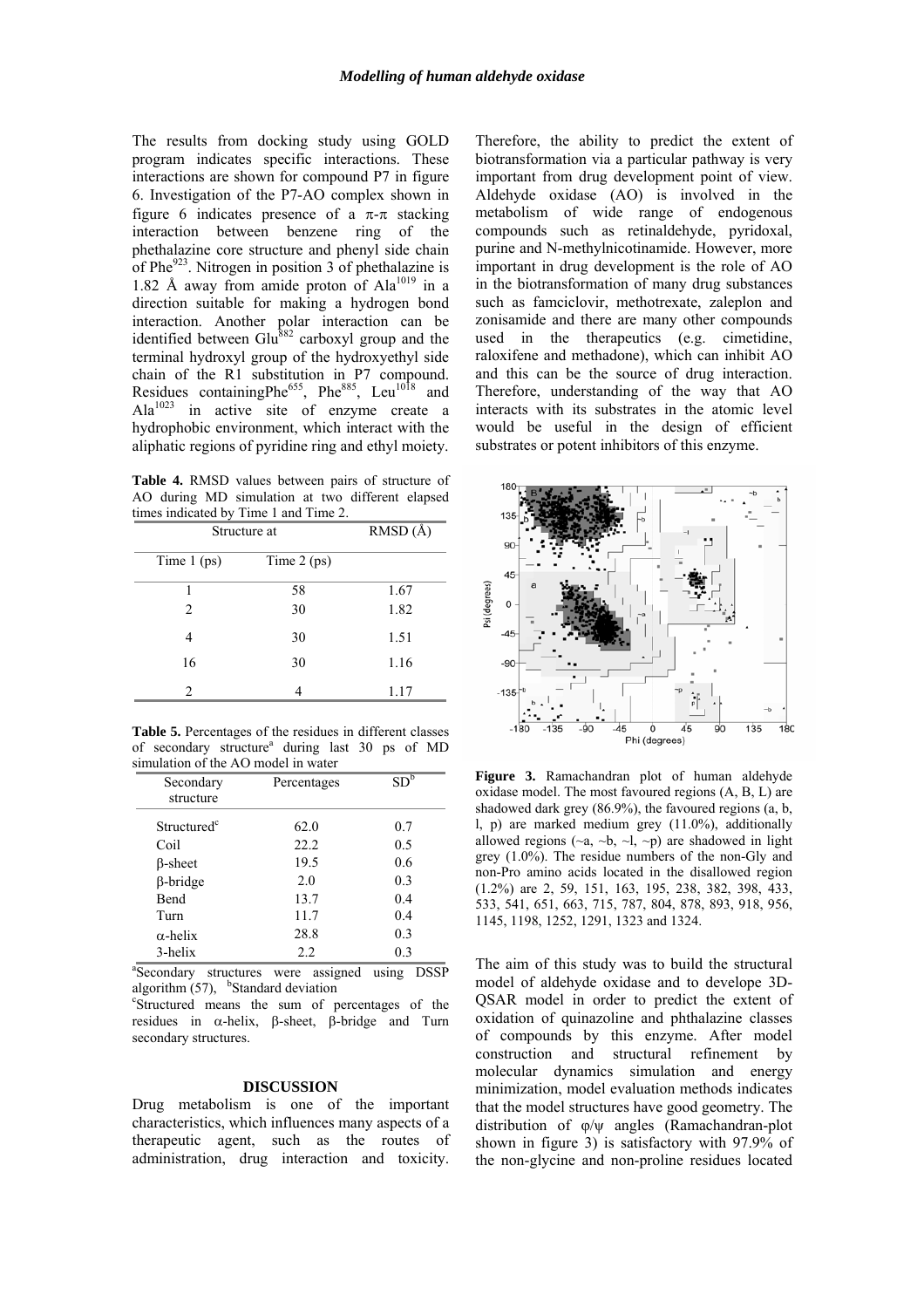

**Figure 4.** Verified-3D analysis is shown for the residues 600 to 1300, and the positive scores suggest that the residues are compatible with their environments in the model built for human aldehyde oxidase.



**Figure 5.** Actual values of log  $K_m$  *vs* predicted values of log  $K_m$ . The correlation coefficient  $(r^2)$  found between test set actual and predicted log K<sub>m</sub> values (shown as filled squares,  $\blacklozenge$ ) was 0.65. The open squares (◇) show the actual and predicted  $log K<sub>m</sub>$  values using all of the compounds.



Figure 6. Stereo presentation of the residues interacting with the substrate P7 docked into the active site. Phe<sup>655</sup> and hydrogen atoms are not shown for clarity except for the amide proton of Ala1019 where a hydrogen bond is formed between enzyme and substrate.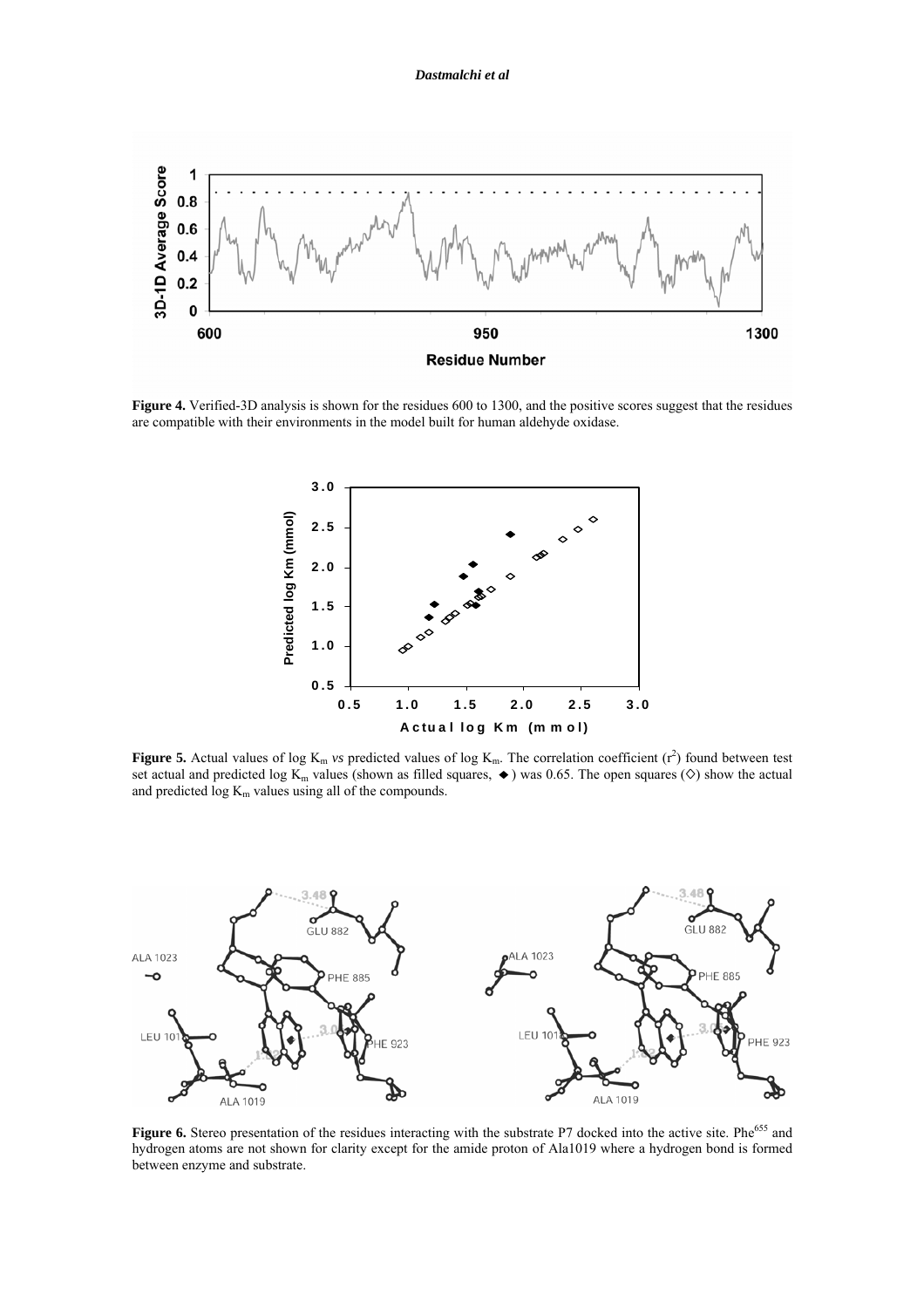in favoured and most favoured regions. The result of Verified-3D analysis suggest that in the proposed model for AO, residues are compatible with their environment in the model as it is evident from strongly positive 3D-1D scores in Figure 4. Secondary structure content of the model remained constant during MD simulation (Table 4) and the RMSD values between starting model structure of AO and those of different times during the course of MD simulation were small (1.16- 1.82Å) in the range which were observed for different structural ensemble determined for a protein by using NMR technique (59).

There are considerable evidences to suggest that binding of both substrates and inhibitors to enzyme are facilitated by hydrophobic interaction in the enzyme active site (6). Simple unsubstituted monocycles such as pyridine, pyrazine, pyrimidine, pyridazine and pyrrole show little or negligible binding to the enzyme. However, it has been shown that fusion or substitution of a phenyl group significantly increases the affinity of the compounds towards AO (6). It has been reported that the increase in lipophilcity of compounds leads to decrease in the  $K<sub>m</sub>$  values. For example the most lipophilic compound Q11 (Table 3) gave the lowest  $K_m$  value (10 $\mu$ M) and other lipophilic compounds (Q6, Q10, Q12 and Q13) also shows high affinity ( $K_m$  value <40  $\mu$ M) (5,7). These findings are in agreement with our results obtained from docking studies. As discussed in previous section, there is a hydrophobic region (Phe<sup>885</sup>) Phe<sup>655</sup>, Leu<sup>1018</sup> and Ala<sup>1023</sup>) in the active site of enzyme, which is responsible for hydrophobic interaction. It has been pointed out that the orientation of lipophilic regions may also be important for binding of substrates into the active site. For example, fusion of a benzene ring from positions 3 and 4 in quinoline leads to the efficient substrate of 3,4-benzoquinoline, while introduction of benzene ring to other positions produces compounds (5,6- and 7,8 benzoquinolines), which do not bind the enzyme

properly (6). In addition to hydrophobic pocket in the active site of enzyme, there is a  $\pi$ -π interaction between the benzene ring fused to the heterocyclic ring of substrate and the side chain of  $Phe^{923}$  of enzyme. The distance between geometric centres of the benzene rings involved in this interaction is 3.06 Å as shown in Figure 6. Hydrogen binding interaction is also observed between heterocyclic nitrogen of substrates and amide proton of Ala<sup>1019</sup>. Another possible hydrogen bond can be formed between hydroxyl group of R1 substituent of P7 and Glu<sup>882</sup>, in which a hydrogen atom, either from hydroxyl group of substrate or from carboxyl group of residue 882, and three oxygen atoms from these groups may be involved in a threecentred fashion.

In an attempt to provide a meaningful 3D-QSAR model, 22 compounds in the training set were docked onto the active site of the model structure to generate receptor-based alignment. The aligned structures were used to calculate a HASL model. Prediction of the binding constants (log  $k_m$ ) using the HASL model for the test set of 7 compounds gave an  $r^2$  of 0.65. The substrates used in this study have wide range of substituents and also show a narrow range of  $k_m$  values (less than two orders of magnitude) and in addition the flexible nature of the active site which is necessary to make it possible to oxidize structurally broad range of compounds, reduce the prediction capability of the 3D-QSAR studies.

In conclusion, in this study we have built a model for human aldehyde oxidase, which shows appropriate geometry and stability which are verified by different means. The model was used to develop a 3D-QSAR using  $K_m$  values for a set of phethalazine/quinazoline derivatives.

### **ACKNOWLEDGEMENTS**

The authors would like to thank Tabriz University of Medical Sciences, Tabriz, Iran for providing the financial support for this work.

### **REFERENCES**

- 1. Williams DA. Drug metabolism. In: Williams DA, Lemke TL, editors. Foye's principles of medicinal chemistry. 5 ed. Philadelphia: Lippincott Williams and Wilkins; 2002. p 199-200.
- 2. Terao M, Kurosaki M, Demontis S, Zanotta S, Garattini E. Isolation and characterization of the human aldehyde oxidase gene: conservation of intron/exon boundaries with the xanthine oxidoreductase gene indicates a common origin. Biochem J 1998; 332: 383-93.
- 3. Hall WW, Krenitsky, T.A. Aldehyde oxidase from rabbit liver: Specificity toward purines and their analogs. Arch Biochem Biophys 1986; 251: 36-46.
- 4. Krenitsky TA, Neil SM, Elion GB, Hitchings GH. A comparison of the specificities of xanthine oxidase and aldehyde oxidase. Arch Biochem Biophys 1972; 150: 585-99.
- 5. Ghafourian T, Rashidi MR. Quantitative study of the structural requirments of phtalazine/ quinazoline derivatives for interaction with human liver aldehyde oxidase. Chem Pharm Bull 2001; 49: 1066-71.
- 6. Beedham C. Molybdenum hydroxylases: Biological distribution and substrate-inhibitor specifity. In: Ellis GP, West GB, editors. Prog Med Chem. Volume 24. Amsterdam: Elseveir; 1987. p 85-127.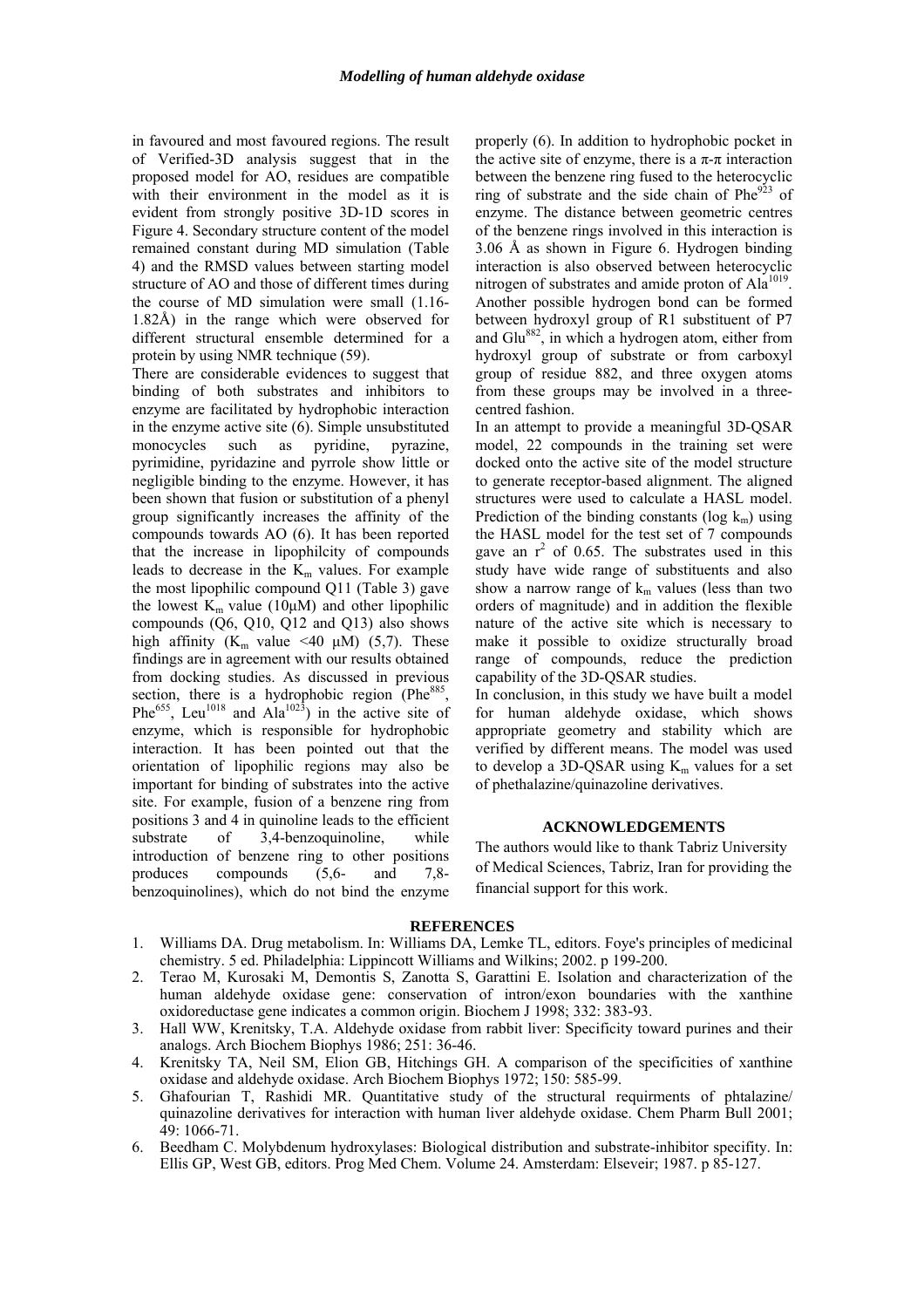#### *Dastmalchi et al*

- 7. Beedham C, Critchley DJP, Rance DJ. Substrate specifity of human aldehyde oxidase towards substituted quinazolines and phthalazines: A comparison with hepatic enzyme from guinea pig, rabbit and baboon. Arch Biochem Biophys 1995; 319: 481-90.
- 8. Kitamura S, Nakatani K, Ohashi K, Sugihara K, Hosokawa R, Akagawa Y, Ohta S. Extremely high Drug-Reductase activity based on Aldehyde oxidase in monkey liver. Biol Pharm Bull 2001; 24: 856-59.
- 9. Hille R. Molybdenum and tungsten in biology. Trends Biochem Sci 2002; 27: 360-67.
- 10. Ambroziak W, Izaguirre, G., Pietruszko, R. Metabolism of retinaldehyde and other aldehydes in soluble extracts of human. J Biol Chem 1999; 274: 33366-73.
- 11. Clarke SE, Harrell, A.W., Chenery, R.J. Role of aldehyde oxidase in the in vitro conversion of famciclovir to penciclovir in human liver. Drug Metab Dispos 1995; 23: 251-54.
- 12. Jordan CG, Rashidi MR, Laljee H, Clarke SE, Brown JE, Beedham C. Aldehyde oxidase-catalysed oxidation of methotrexate in the liver of guinea-pig, rabbit and man. J Pharm Pharmacol 1999; 51: 411-18.
- 13. Bannwarth B, Pehourcq F, Schaeverbeke T, Dehais J. Clinical pharmacokinetics of low-dose pulse methotrexate in rheumatoid arthritis. Clin Pharmacokinet 1996; 30: 194-210.
- 14. Al-salmy HS. Inter-strain variability in aldehyde oxidase activity in the mouse. Comparative biochemistry and Physiology Part C: Toxicology and Pharmacology 2002; 132: 341-47.
- 15. Moriwaki Y, Yamamoto T, Yamakita J, Takahashi S, Tsutsumi Z, Higashino K. Zonal distribution of allopurinol-oxidizing enzymes in rat liver. Adv Exp Med Biol 1998; 431: 47-50.
- 16. Cates LA, Jones GSJ, Good DJ, Tsai HY, Li VS, Caron N, Tu SC, Kimball AP. Cyclophosphamide potentiation and aldehyde oxidase inhibition by phosphorylated aldehydes and acetals. J Med Chem 1980; 23: 300-04.
- 17. Renwick AB, Ball SE, Tredger JM, Price RJ, Walters DG, Kao J, Scatina JA, Lake BG. Inhibition of zaleplon metabolism by cimetidine in the human liver: in vitro studies with subcellular fractions and precision-cut liver. Xenobiotica 2002; 32: 849-62.
- 18. Acheampong AA, Chein DS, Lam S, Vekich S, Breau A, Usansky J, Harcourt D, Munk SA, Nguyen H, Garst M, Tang-Liu D. Characterization of brimonidine metabolism with rat, rabbit, dog, monkey and human liver fractions and rabbit aldehyde oxidase. Xenobiotica 1996; 26: 1035-55.
- 19. Roy SK, Korzekwa KR, Gonzalez FJ, Moschel RC, Dolan ME. Human liver oxidative metabolism of O6-benzylguanine. Biochem Pharmacol 1995; 50: 1385-89.
- 20. Roy SK, Gupta E, Dolan ME. Pharmacokinetics of O6-benzylguanine in rats and its metabolism by rat liver microsomes. Drug Metab Dispos 1995; 23: 1394-99.
- 21. Yoshihara S, Ohta S. Involvement of hepatic aldehyde oxidase in conversion of 1-methyl-4-phenyl-2,3-dihydropyridinium (MPTP+) to 1-methyl-4-phenyl-5,6-dihydro-2-pyridone. Arch Biochem Biophys 1998; 360: 93-98.
- 22. Guo X, Lerner-Tung M, Chen HX, Chang CN, Zhu JL, Chang CP, Pizzorno G, Lin TS, Cheng YC. 5-Fluoro-2-pyrimidinone, a liver aldehyde oxidase-activated prodrug of 5-fluorouracil. Biochem Pharmacol 1995; 49: 1111-16.
- 23. Harrell AW, Wheeler SM, East P, Clarke SE, Chenery RJ. Use of rat and human in vitro systems to assess the effectiveness and enzymology of deoxyguanine analogs as prodrugs of an antiviral agent. Drug Metab Dispos 1994; 22: 189-93.
- 24. Berkman CE, Park SB, Wrighton SA, Cashman JR. In vitro-in vivo correlations of human (S) nicotine metabolism. Biochem Pharmacol 1995; 50: 565-70.
- 25. Cashman JR, Park SB, Yang ZC, Wrighton SA, 3rd. Jp, Benowitz NL. Metabolism of nicotine by human liver microsomes: stereoselective formation of trans-nicotine N<sup>'</sup>-oxide. Chem Res Toxicol 1992; 5: 639-46.
- 26. Beedham C, Miceli JJ, Obach RS. Ziprasidone metabolism, aldehyde oxidase, and clinical implications. J Psychopharmacol 2003; 23: 229-32.
- 27. Caley CF, Cooper CK. Ziprasidone: the fifth atypical antipsychotic. Ann Pharmacother 2002; 36: 839-51.
- 28. Obach RS. Potent inhibition of human liver aldehyde oxidase by raloxifene. Drug Metab Dispos 2004; 32: 89-97.
- 29. Robertson IG, Gamage RS. Methadone: a potent inhibitor of rat liver aldehyde oxidase. Biochem Pharmacol 1994; 47: 584-87.
- 30. Robertson IG, Bland TG. Inhibition by SKF-525A of the aldehyde oxidase-mediated metabolism of the experimental antitumor agent acridine carboxamide. Biochem Pharmacol 1993; 45: 2159-62.
- 31. Johnson C, Stubley-Beedham C, Stell JG. Hydralazine: a potent inhibitor of aldehyde oxidase activity in vitro and in vivo. Biochem Pharmacol 1985; 34: 4251-56.
- 32. S.M. V, Dachtler SL. Effects of sex hormones on hepatic aldehyde oxidase activity C57BL/6J mice. Horm Res 1981; 14: 250-59.